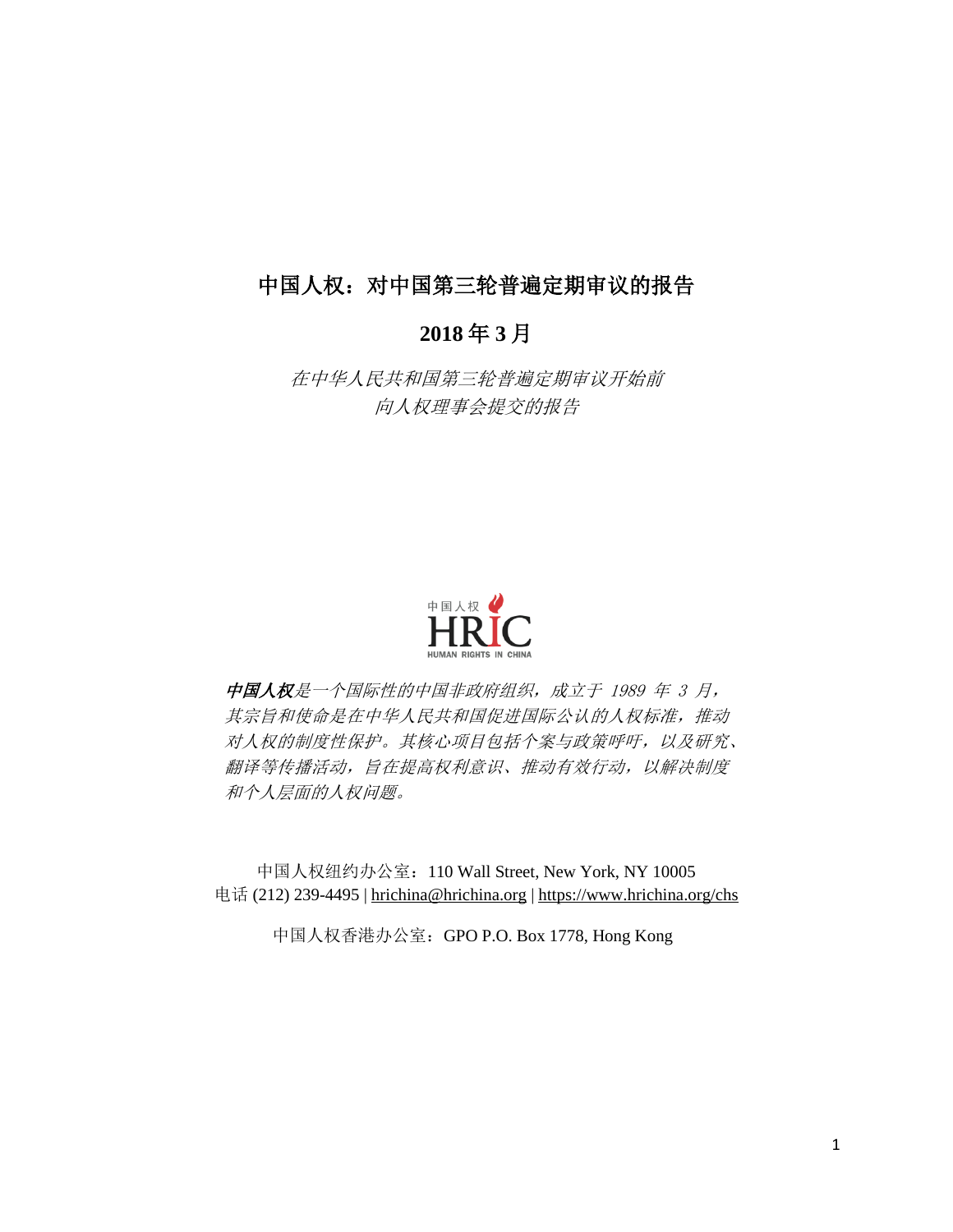引言

- 1. 作为联合国的一项"合作程序",普遍定期审议(Universal Periodic Review)负责评估各成员 国对其人权义务的履行情况。这些义务包括《联合国宪章》《世界人权宣言》、人权条约、 自愿保证和承诺,以及适用的国际人道法的相关内容<sup>1</sup>。第三轮普遍定期审议明确地将上一轮 审议建议的落实情况列为重点考察内容,及时地为各成员国和所有利益相关方提供了对被审 议的国家进一步提出具体建议的机会,以应对有碍其取得有意义进展的挑战。
- 2. 中华人民共和国政府此前接受了两轮普遍定期审议(2009 年和 2013 年)。中国政府在《国家 人权行动计划(2016-2020年)》<sup>3</sup>中重申了其参与联合国人权机制工作的承诺,包括落实前 两轮普遍定期审议的建议,积极参与第三轮审议4,以及开展国际交流和合作5。
- 3. 然而,中国国内令人担忧的事态发展反映了对人权的严重侵犯,包括当局对律师、维权人士 及其家人的持续镇压;对女权活动等民间社会和平活动的制约6;对维权人士的打击报复;以 及剥夺医疗救治等对被关押人员的虐待行为7。在反对"恐怖主义""分离主义"和"分裂主 义"的借口下,中国当局向西藏和新疆增派兵力,并颁布严重限制当地和平行使宗教、语言 和文化权利的多项规定8。这些情况引起了包括多个非政府组织9、联合国人权事务高级专员10、 多位联合国特别报告员<sup>11</sup>和多国政府<sup>12</sup>在内的国际社会的震惊。
- 4. 中国在国际上和联合国机构内的攻击性言行也对其国际义务,包括有意义地落实普遍定期审 议的建议构成结构性挑战<sup>13</sup>。因此,鉴于中国政府对有意义地落实建议,以及对包括普遍定期 审议在内的联合国人权机制的完整性、可信度和有效性的公然破坏,进行强有力的第三轮普 遍定期审议来应对这些令人震惊的发展态势和趋势至关重要。
- 5. 作为对中国第三轮普遍定期审议的建设性贡献,中国人权提交的此份报告强调了由中国目前 国内发展态势和中国在国际上的攻击性言行带来的两项重大结构性挑战:(1)当前法律和政 治方面的发展态势对民间社会所需的安全有利的环境的负面影响;以及(2)中国在国际上推 行新概念、新话语和新模式的行为对国际人权体系之根本——政府问责制与人权标准的普世 性——的负面影响。

## 中国的第三轮普遍定期审议:制度性**/**结构性挑战和担忧

- 6. 近年来,中国国内的人权状况每况愈下。这突显了在即将开始的普遍定期审议中进行严格考 察、提出建设性批评和具体建议,以及遵照国际人权框架开展有效行动的至关重要性1。
- 7. 在第二轮普遍定期审议中,中国政府接受了 252 条建议中的 204 条<sup>15</sup>。这些建议涉及全面的人 权承诺,包括公民权利和政治权利,经济、社会和文化权利;工人、少数民族以及儿童、老 年人、残疾人士等弱势群体的权利;司法改革;律师的权利和获得法律援助的权利;以及国 际合作16。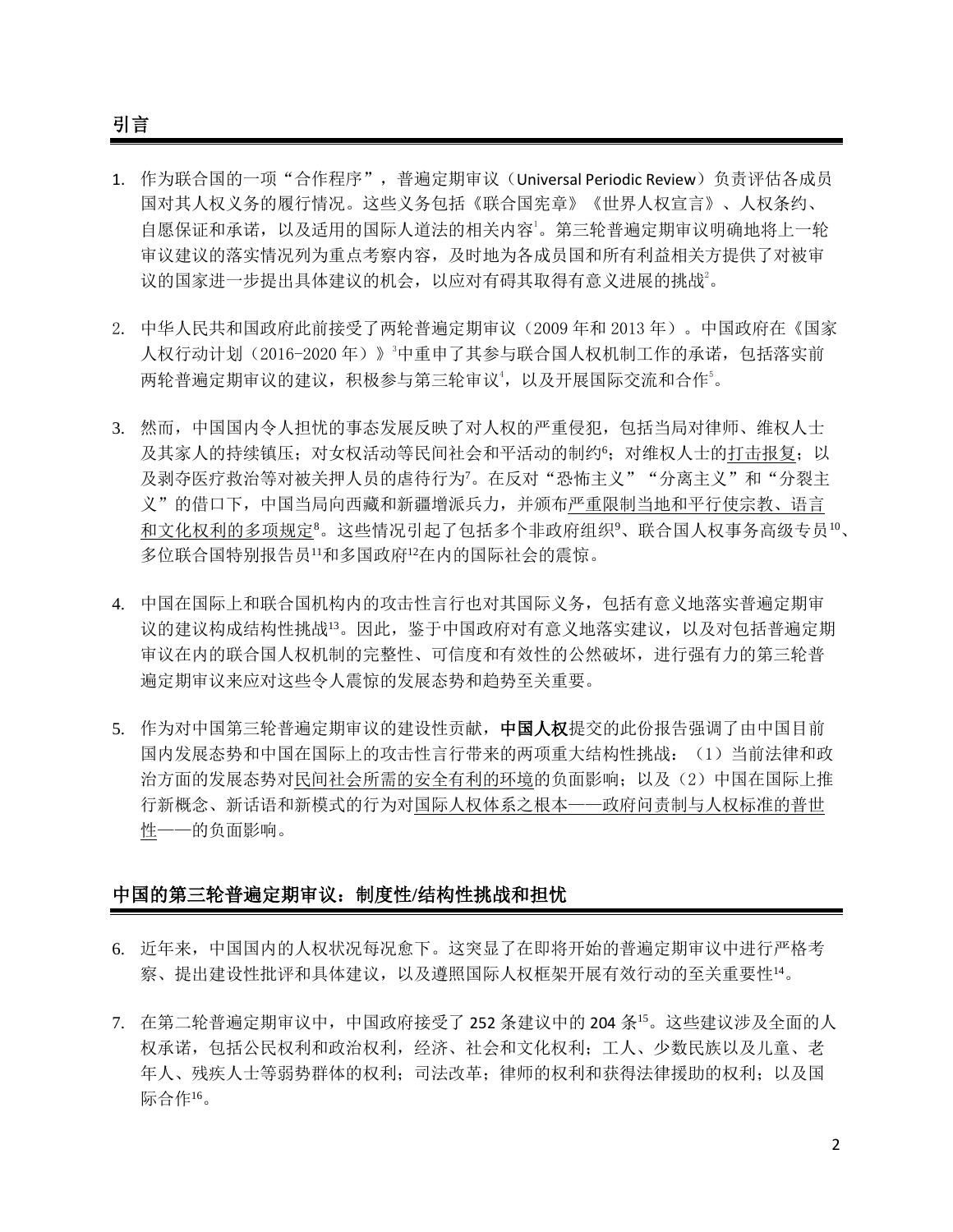8. 除了审议落实过程中的挑战和实体权利的进展之外,中国的第三轮普遍定期审议必须考察助 长侵犯人权行为的制度性法律和政治发展态势,有损真正的、可持续的人权进展的前景,以 及中国加大力度破坏国际准则、强化意识形态斗争,欲将中国专制模式取代国际准则的行为 所带来的相关挑战。

#### 当前法律和政治发展态势有损民间社会所需的安全有利的环境

- 9. 一个健全的民间社会在协助各成员国实现联合国的宗旨和原则、促进善治和问责制,以及确 保政策的评估和改进方面扮演至关重要角色<sup>17</sup>。民间社会作为多方利益相关者<sup>18</sup>,还可以通过 在国别报告中贡献见解、撰写和提交民间社会报告,以及监督审议过程与建议落实情况和进 展等途径,在普遍定期审议中发挥重要作用。前两轮及此轮普遍定期审议皆允许通过网络直 播和视频存档对公开会议进行远程监督。
- 10. 中国在前两轮普遍定期审议提交的国别报告中称,政府与近 20 个非政府组织和学术机构进行 了口头和书面的磋商,并就报告通过外交部网站广泛地征求了公众意见<sup>19</sup>。然而,在中国人权 对外交部和国务院等相关官方网站的研究中,找到有关就这些报告征求公众意见的信息微乎 其微, 甚至根本没有(请见附录 A)。中国人权对中国前两轮普遍定期审议期间提交的所有报 告进行了初步调查,结果显示:与总体报告数量相比,中国国内民间社会组织的参与十分有 限(请见附录 B)。
- 11. 中国政府曾表示,其目标是使中国成为全球科技和互联网领域的领导者,并为此投入了数十 亿美元的投资——具体举措包括拓展"信息化",以使更多公民获取公共服务<sup>20</sup>。既然中国拥 有七亿多网民和如此雄厚的技术实力,它完全有能力为提高公众对包括普遍定期审议在内的 联合国人权机制的认识,以及加强民间社会在这些程序中的参与做得更多更好。中国缺乏的 是创建安全和有利于民众参与的国内环境所必需的政治意愿。
- 12. 然而,对于第二轮普遍定期审议,中国政府接受或坚称正在落实的的相关建议包括: "在法 律上和实践中促进安全和有利于民众参与的环境的构建,使民间社会和人权卫士能够在没有 恐惧、阻挠和不安全的情况下运作<sup>21</sup>",以及许多其他保护行使言论自由和结社自由权利的建 议(请见附录 C)——这些权利对所有其他公民和政治权利以及经济、社会和文化权利的有效 行使和推进至关重要<sup>22</sup>。
- 13. 为了确保民间社会安全和有利于民众参与的环境,联合国人权事务高级专员确立了五个基本 要素:符合国际标准、维护各项公共自由及有效诉诸司法的健全的法律框架;有利于民间社 会的政治环境;获取信息的途径;民间社会参与决策过程的渠道;以及为民间社会提供长期 支持和资源<sup>23</sup>。
- 14.然而,正如我们在中国第二轮普遍定期审议后的中期评估中得出的结论,中国近年来在法律 和政治方面的严重发展态势使得本来已经严厉限制和平行使权利、获取信息、参与决策过程,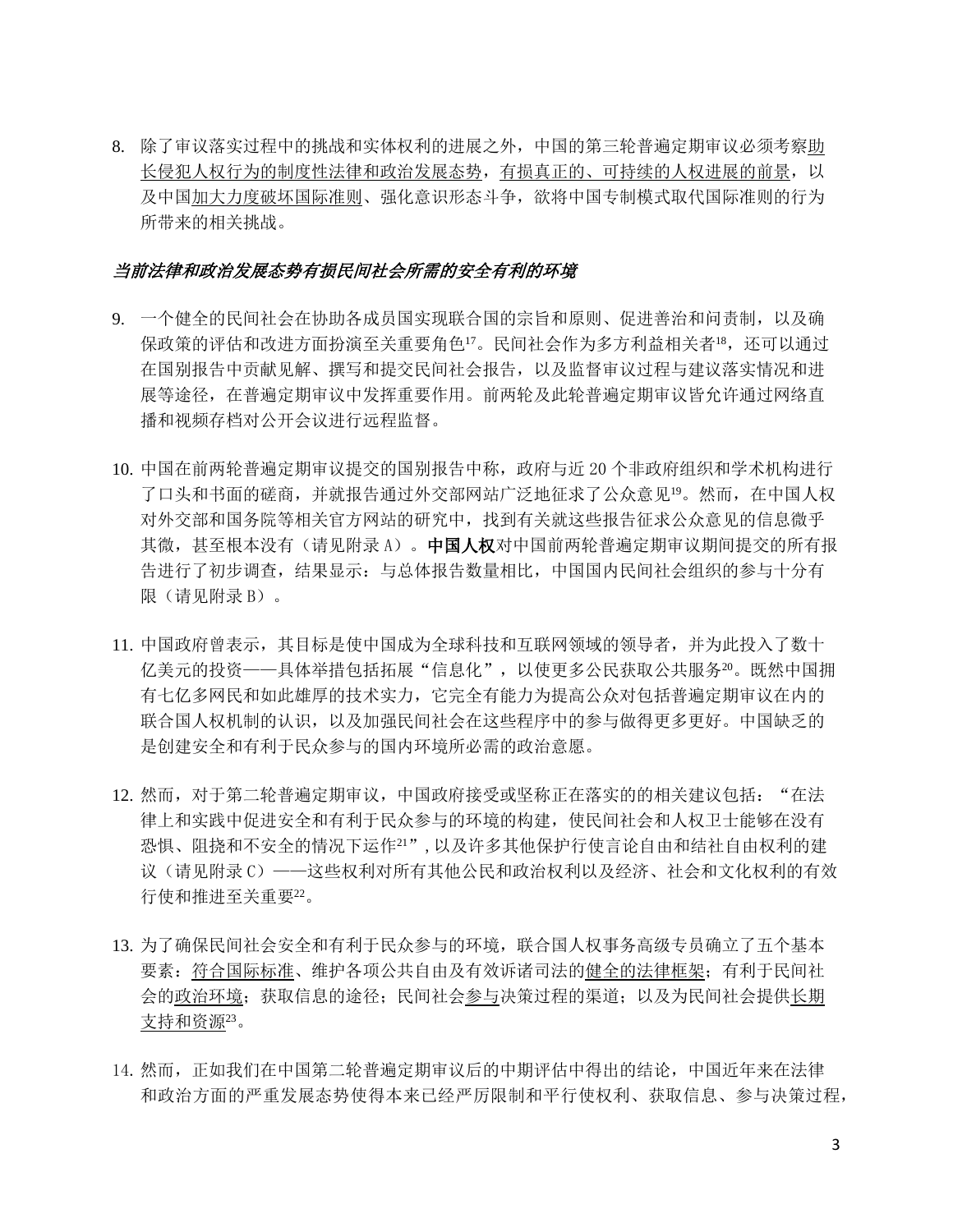以及获取长期支持和资源的具有敌视性和限制性的政治环境进一步恶化24。据一位联合国专家 观察指出,虽然中国政府优先落实经济、社会和文化权利,但却拒不考虑建立一个以权利为 本的框架——这被广泛认为对可持续的、有效的发展至关重要——从而引发对中国政府在扶 贫工作中是否尊重法治和权利的严重担忧<sup>25</sup>。

- 15.中国政府非但不遵循符合国际标准的法律框架,还颁布《网络安全法》,实施多项限制言论 自由、获取信息途径、新闻自由和隐私的规定,以达到掩盖和消除民间社会多元观点的目的<sup>26</sup>。 在这一监管框架下,网络审查力度加剧,虚拟私人网络(VPN)遭到封锁,网上账号被要求实 名登记,建立网民之间互相监控举报的渠道,服务商因承载"非法"内容受到惩处,对新闻 媒体和网站的限制也更加收紧27。外国驻华记者也面临越来越严厉的限制;就连身在国外的外 国记者也会因为发表了当局认为是批评性的报道而遭受中方的打击报复<sup>28</sup>。
- 16. 《境外非政府组织境内活动管理法<sup>29</sup>》实施至今,严重限制了民间社会获取长期支持和资源的 渠道。该法将外国组织视为安全风险,并在接受国外支持与合作方面,限制中国民间社会团 体只能与官方认可的外国团体接触——它们大多在贸易、社会服务或教育领域,且能在中国 警方的系统性监督和监视下运营30。这其中显然不包括从事维权或独立基层工作的民间社会团 体。
- 17.在法律和政治方面,中国进一步限制公民参与和权利行使的最重大变化,是对中共党章和中 国宪法中对国家主席和副主席两届任期限制的取消。这一变化放任不受问责制约束的个人集 权。中国国家主席习近平同时担任中央军委主席和中共中央总书记,也是包括网络安全小组 在内的所有重要的国家一级领导小组的组长——现在还有可能将终身执政。
- 18. "习近平新时代中国特色社会主义思想"现也被写入中共党章和中国宪法。"习思想"提出 全面的意识形态指导("14 个坚持"),将整个社会纳入国家安全的考量,将不受制约的民 间社会视作威胁,并要求"坚持党对人民军队的绝对领导"3。目前,中国试图建立"依法治 国/执政"模式——而非真正的法治,其主要原则也在习的思想中有所体现32。虽然将人民称作 "国家的主人",但是在法律上、事实上和政策上,中国式"民主"的实质为由大权在握且 无任期限制的领导人统治的一党独裁——无论怎样看,这都是对其谎称尊重基本权利和自由的 嘲讽<sup>33</sup>。
- 19. 正如联合国赤贫问题特别报告员的中肯之言: "这方面最为困难和复杂的挑战是, 难以理解 共产党的领导角色如何与承认个人权利和提供有意义的问责制共存,而后两者是人权框架不 可或缺的要素<sup>34</sup>。"

## 中国试图取代国际准则和用语的行为将问责制边缘化、纵容对侵犯人权者不予惩处,并威胁国际 人权体系的完整性和有效性

20. 今年正值《世界人权宣言》70 周年纪念, 也是适时重申以下基本原则: 人权是"人类家庭所 有成员的平等且不可剥夺的权利",为所有人共同享有,不论民族、文化、国界、经济状况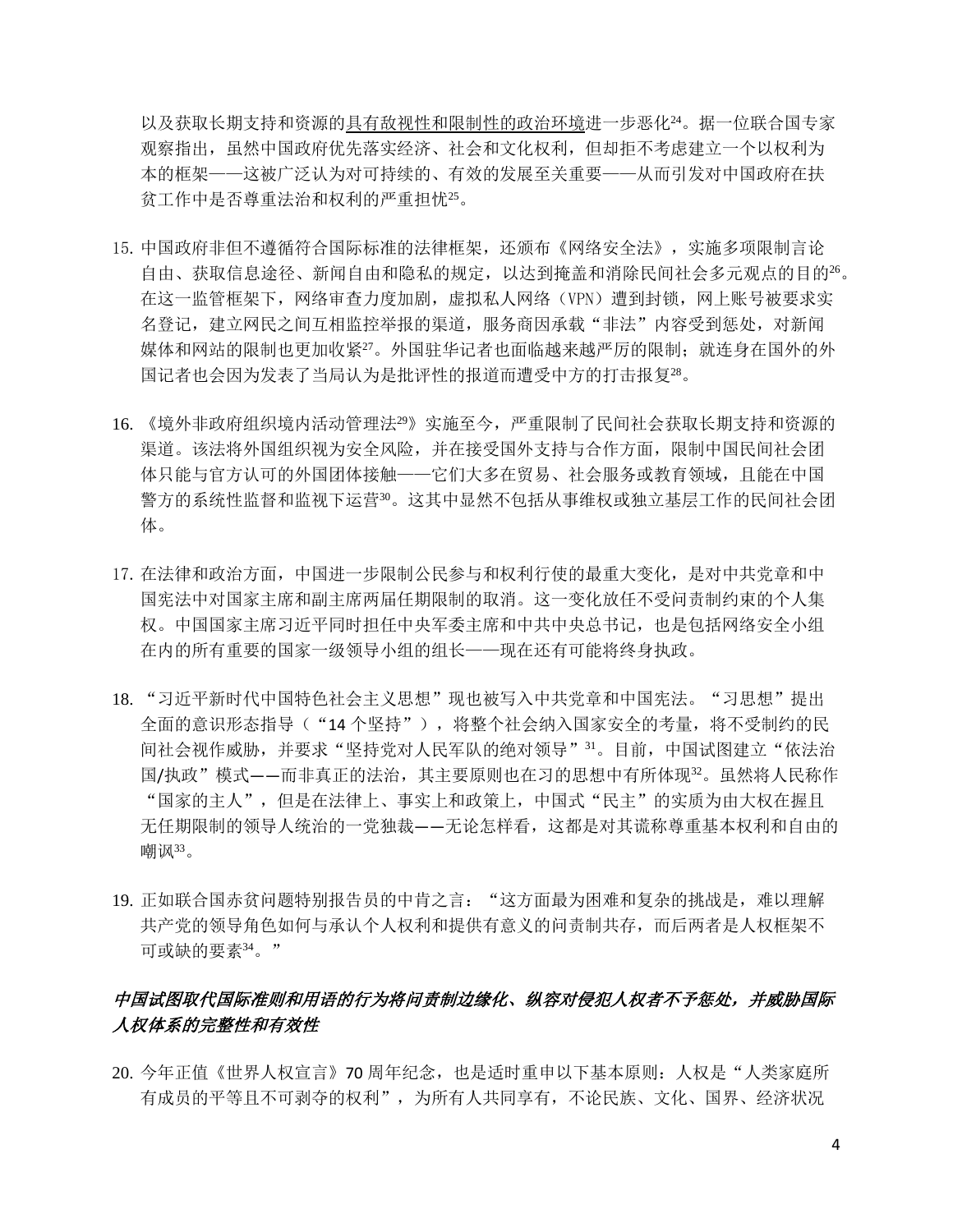和政治制度。人权具有普世性和不可分割性,相互关联、相互依存并相辅相成35,对国际人权 的尊重、保护和促进必须永久作为评估人权进程的核心标准。

- 21. 然而,中国持续以"中国特色人权"为挡箭牌,转移和拒绝国际社会对其人权纪录的审查, 并坚持"司法主权"、"互联网主权"、"以法治国/执政"和中国式"民主模式"等概念和 新名词。中国在国际人权体系中的言行对普世人权准则、价值观和原则构成挑战。习近平关 于中国民族复兴和准备好重返国际舞台中央的宣告引起格外的担忧,特别是联系中国最高人 民法院院长将司法独立和宪政民主定性为西方的"错误"思想3这一语境来理解习的言论,更 是令人忧上加忧。
- 22. 中国在国际上推行其"特色人权"的具体方式包括: 从"治理"的角度对待权利, 强调以人 民为中心的发展模式,以及注重与他国开展国际"合作"。这种以国家为中心看问题有一个 共通点,就是导致用以确保尊重、保护和促进人权的国家问责制被边缘化,否定了人权的普 世性,并将权利的"本土化"作为国际标准的对等物和替换品。中国外交部长王毅对此观点 作出过如下阐述:

世界上没有放之四海而皆准的标准。人权发展道路既不能定于一尊,也不能生 搬硬套;既不能强求东方化,也不能强推西方化,而要倡导多样化、本土化, 促进人权发展模式"再平衡"。不同的道路和制度没有高下之分,只有特色之 别37。

- 23. "中国特色人权"也反映了中国政府对不受制约的民间社会的深度不信任,这一点从中国就 联合国一项有关人权卫士的决议提出的 31 项修改建议便可见一斑: 中国试图将每一提及"人 权捍卫者"之处替换为"个人、群体和社会机构"<sup>38</sup>。鉴于中国政府日益强势地试图通过玩弄 文字游戏等方法,将其国内政策和观点强加于国际人权领域,各成员国必须采取更加有效的、 以结果为导向的回应。最近的一个例子便凸显了这一问题。
- 24. 在人权理事会第 37 届会议上, 中国与 18 个国家共同提出一项题为"促进人权领域的互利合 作"的决议39。决议中直接从习思想照搬了如"人类命运共同体""互利合作"等新名词,引 起了多个成员国发表声明,以示担忧。成员国们还注意到,这一决议在所谓"尊重"、"求 同存异"和"建设性合作"的幌子下,偏离了早已确立的联合国问责制框架。部分成员国发 表了反对决议的口头声明,担忧决议的用语界定不明、语意模糊,过分强调国家而不顾个人 权利,并将最终致使无法对政府问责。尽管有这些担忧,该决议还是以 28 票赞成和 17 票弃 权通过,且仅有一张反对票40。面对中国在所谓"互利合作"背后的真实意图和由中国主导的 对国际人权标准的攻击,国际社会的唯一原则性立场就是毫不含糊地说"不"。
- 25. 当前中国在经济和政治上的国际影响力越来越大,对中国进行严格的、重在落实的第三轮普 遍定期审议对检验所谓"合作"机制的有效性,以及人权理事会各成员国确保审议机制本身 的合法性、可信度和有效性的政治意愿至关重要。这不是对审议程序的"政治化",而是为 了防止专制政府的权力政治破坏审议机制,保障和平、稳定和人权的宗旨。正如联合国人权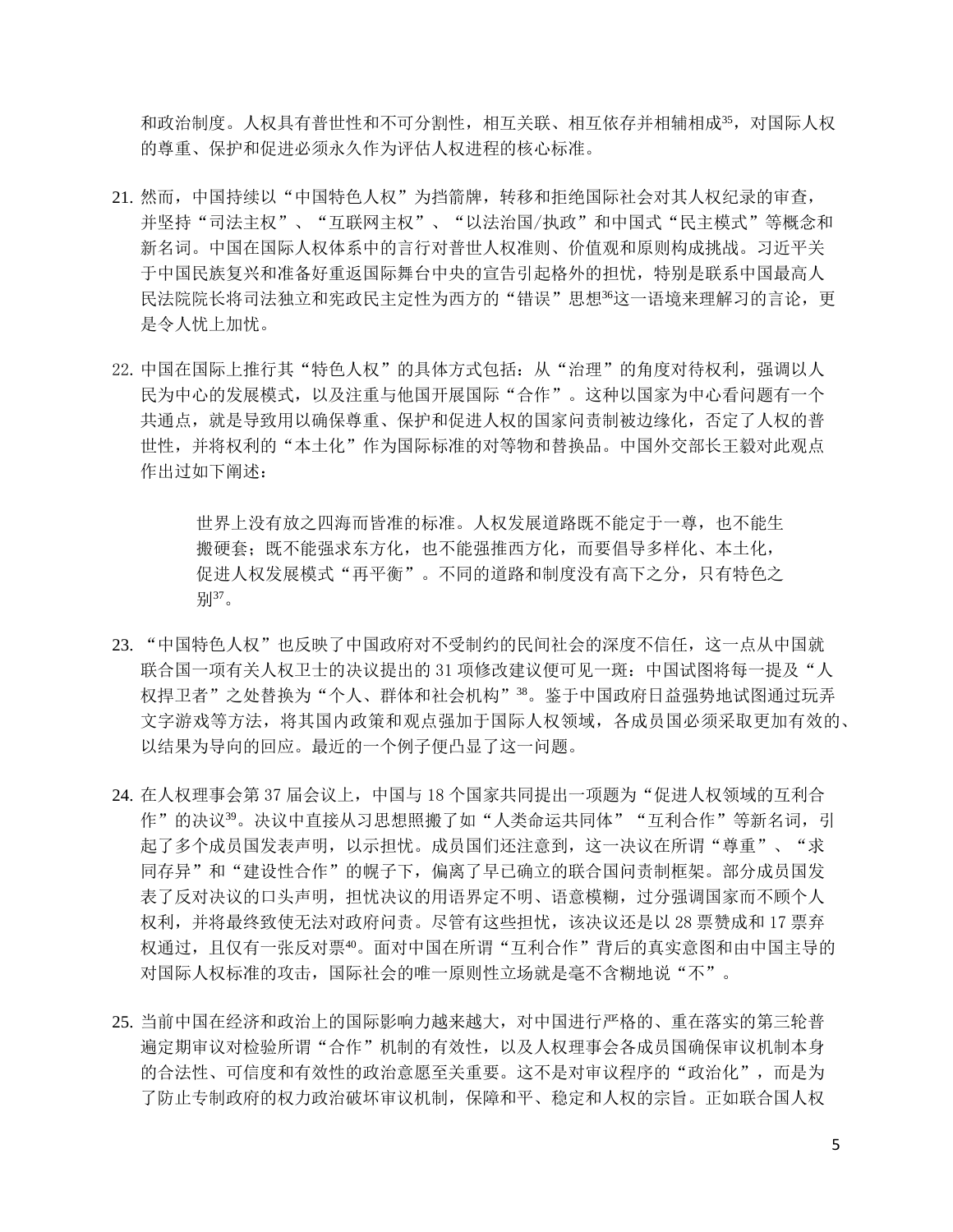事务高级专员所警示: "最坏的冒犯者对人权的无视和蔑视终将毁灭我们所有人。我们决不 能允许这种事情发生。"41

### 建议

### 给中国的建议

- 26.中国政府必须与联合国人权机制进行更为有效的合作,包括在第三轮普遍定期审议之前、之 间和之后考虑和采取下列措施:
	- ➢ 将具体指标和基准等系统性评估信息纳入中国的第三轮普遍定期审议国别报告中,以使评 估能够有意义地进行并推动进展。
	- ➢ 利用中国先进且规模可观的技术实力,广泛散播以下信息,以提高公众意识和促进更广泛 的参与:
		- o 在各个有关国家和地方政府部门及群众组织的官方网站上,介绍中国的国际人权义 务和每轮普遍定期审议的结果;以及
		- o 民间社会建言、监督和参与中国第三轮普遍定期审议及即将展开的条约机构(消除 对妇女歧视委员会、禁止酷刑委员会,以及消除种族歧视委员会)审议的机会,包 括远程监督和参与的机会。
	- ➢ 审视《国家人权行动计划(2016-2020 年)》,以确保其符合国际人权框架,并采取和落 实具体措施,确保民间社会全面参与监督中国已经或行将接受的普遍定期审议建议的落实 情况和进展情况。

### 给各成员国的建议

- 27.国际社会务必利用中国第三轮普遍定期审议的机会,对中国制度性侵犯人权和中国政府一直 免遭惩处的根本原因作出更为有效的应对。中国人权敦促各成员国在采取以下有效举措的基 础上,保持明确的、有原则的立场,包括:
	- ➢ 通过联合和单一的政府举措,继续对人权捍卫者展示和提供更多高级别的政治和具体支持, 包括将以权利为本的框架在双边往来、技术支持和交流项目纳入主流。
	- ➢ 对中国政府为强制统一意识形态和实行全面社会控制,在国内推行相关政策和做法而致使 的侵犯人权行为作出谴责,并对民间社会所需的安全有利的环境提供具体支持。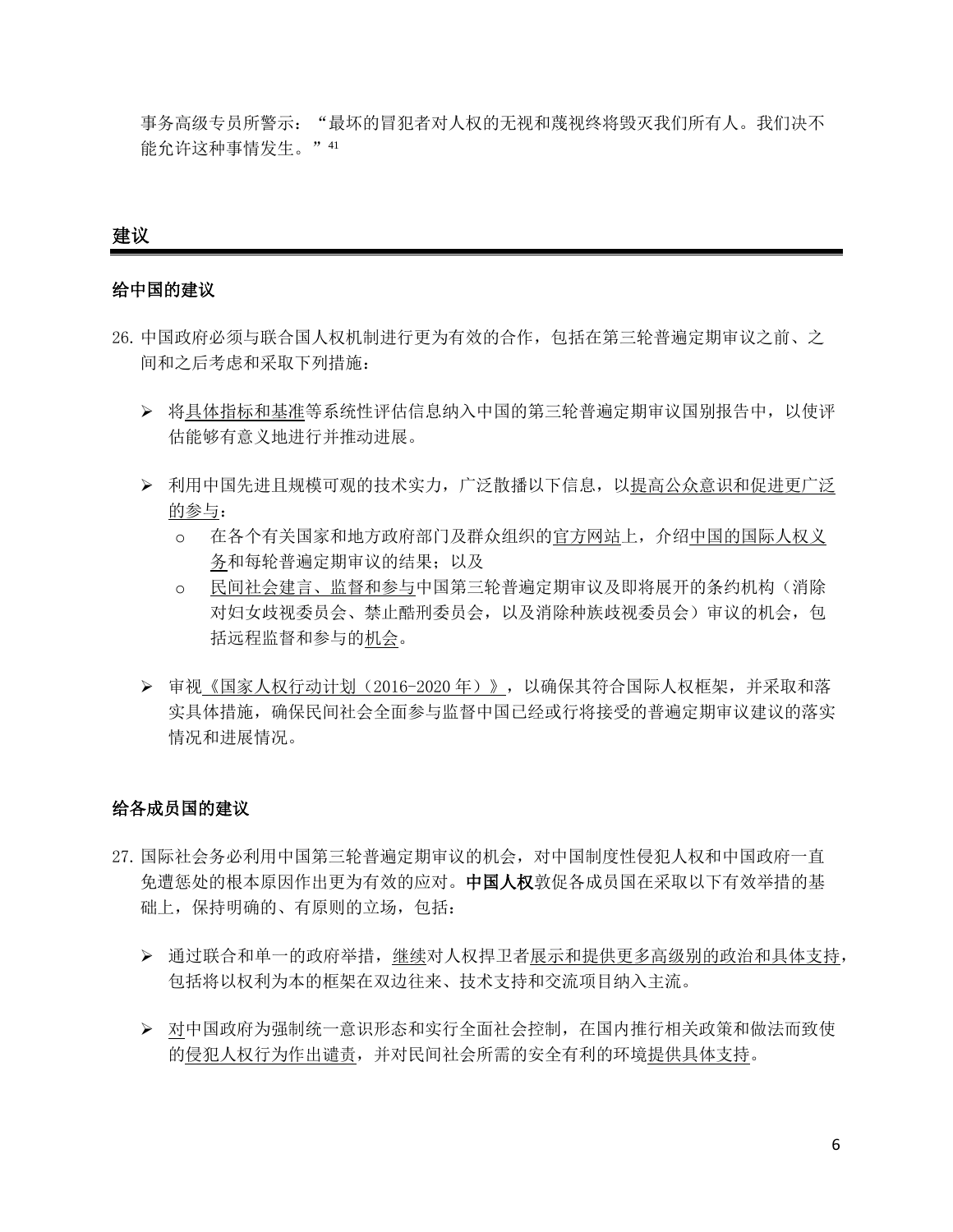- ➢ 敦促中国政府审视其一系列国家安全和网络安全法律和规定,以促进其遵守有关合法性的 国际标准,并确保对基本自由和权利的任何限制都必须是必要的、范围适当的,且合乎政 府正当利益的。
- ➢ 采取包括建设性批评和具体建议在内的明确的、有原则的回应,以反击国际上任何试图用 中国式的发展、人权和治国理念和模式取代国际准则的行为。
- ➢ 在第三轮普遍定期审议明确将落实情况列为重点考察内容的基础上,敦促中国在《国家人 权行动计划(2016-2020 年)》到期前承诺批准《公民权利和政治权利国际公约》,并给 出具体时间表。

3 Information Office of the State Council of the People's Republic of China, *National Human Rights Action Plan of China (2016- 20)* (国家人权行动计划(20162020 年), September 29, 2016[, http://news.xinhuanet.com/politics/2016-09/29/c\\_129305934.htm](http://news.xinhuanet.com/politics/2016-09/29/c_129305934.htm) [English translation[: http://news.xinhuanet.com/english/2016-09/29/c\\_135722183.htm\]](http://news.xinhuanet.com/english/2016-09/29/c_135722183.htm).

 $\overline{\phantom{a}}$ 

[http://www.ohchr.org/EN/NewsEvents/Pages/DisplayNews.aspx?NewsID=22028&LangID=E;](http://www.ohchr.org/EN/NewsEvents/Pages/DisplayNews.aspx?NewsID=22028&LangID=E) Office of the High Commissioner for Human Rights, "UN Experts Urge China to Investigate Disappearance of Human Rights Lawyer Jiang Tianyong," December 6, 2016[, http://www.ohchr.org/EN/NewsEvents/Pages/DisplayNews.aspx?NewsID=20987&LangID=E;](http://www.ohchr.org/EN/NewsEvents/Pages/DisplayNews.aspx?NewsID=20987&LangID=E) Office of the High Commissioner for Human Rights, "Comment by the UN High Commissioner for Human Rights Zeid Ra'ad Al Hussein on the Death of Liu Xiaobo," July 13, 2017[, http://www.ohchr.org/EN/NewsEvents/Pages/DisplayNews.aspx?NewsID=21870;](http://www.ohchr.org/EN/NewsEvents/Pages/DisplayNews.aspx?NewsID=21870) Office of the High Commissioner for Human Rights, "Press Briefing Note on Turkey, China, and Cambodia," July 7, 2017, <http://www.ohchr.org/EN/NewsEvents/Pages/DisplayNews.aspx?NewsID=21852&LangID=E> ("We are very concerned at reports that Liu Xiaobo's health has seriously deteriorated over the past 24 hours. As you know, we have been engaging with the Chinese authorities about the situation of Liu Xiaobo and his wife, Liu Xia. However, we have received no further information from the Chinese Government regarding them for more than 24 hours. The welcome request for medical support for Liu Xiaobo should be responded to urgently, and amid these latest reports of the deterioration of his health, we believe the UN should be granted access to both Liu Xiaobo and Liu Xia. The High Commissioner, given the urgency and seriousness of the situation, will continue to follow developments regarding Liu Xiaobo and Liu Xia closely."); Office of the High Commissioner for Human Rights, "Deep Concerns Over Crackdown on Human Rights Defenders Since Liu Xiaobo Was Awarded the Nobel Peace Prize," December 13, 2010, [http://newsarchive.ohchr.org/EN/NewsEvents/Pages/DisplayNews.aspx?NewsID=10599&LangID=E;](http://newsarchive.ohchr.org/EN/NewsEvents/Pages/DisplayNews.aspx?NewsID=10599&LangID=E) Office of the High Commissioner for Human Rights, "UN Human Rights Chief Deeply Concerned by Extremely Harsh Sentencing of Liu Xiaobo," December 25, 2009,

[http://newsarchive.ohchr.org/EN/NewsEvents/Pages/DisplayNews.aspx?NewsID=9702&LangID=E;](http://newsarchive.ohchr.org/EN/NewsEvents/Pages/DisplayNews.aspx?NewsID=9702&LangID=E) "The Cases of Nobel Laureate Liu Xiaobo and Lee Ming-Che" (P8\_TA(2017)0308), European Parliament Resolution of 6 July 2017 on the Cases of Nobel Laureate Liu Xiaobo and Lee Ming-Che (2017/2754(RSP)),

[http://www.europarl.europa.eu/sides/getDoc.do?type=TA&reference=P8-TA-2017-0308&language=EN;](http://www.europarl.europa.eu/sides/getDoc.do?type=TA&reference=P8-TA-2017-0308&language=EN) Government of Canada, "Statement by Ambassador McCallum on Nobel Prize Laureate Liu Xiaobo," June 28, 2017,

<http://www.canadainternational.gc.ca/china-chine/highlights-faits/2017/2017-06-28a.aspx?lang=en> ("Canada calls on China to ensure Nobel prize laureate Liu Xiaobo receives suitable medical care and is reunited with his family. Canada calls on China to uphold its international human rights obligations, including freedom of expression, and to release those imprisoned for exercising those rights."); Office of the White House of the United States of America, "Press Briefing by Principal Deputy Press Secretary Sarah Sander," July 12, 2017[, https://www.whitehouse.gov/briefings-statements/press-briefing-principal-deputy-press-secretary](https://www.whitehouse.gov/briefings-statements/press-briefing-principal-deputy-press-secretary-sarah-sanders-071217/)[sarah-sanders-071217/](https://www.whitehouse.gov/briefings-statements/press-briefing-principal-deputy-press-secretary-sarah-sanders-071217/) ("Finally, and lastly, we understand the Chinese hospital treating Nobel Peace Prize laureate and writer, Liu Xiaobo, has invited U.S., German medical experts to China for medical consultations. We remain concerned that both Mr.

<sup>&</sup>lt;sup>1</sup> U.N. Office of the High Commissioner for Human Rights, "Universal Periodic Review,"

[http://www.ohchr.org/en/hrbodies/upr/pages/uprmain.aspx,](http://www.ohchr.org/en/hrbodies/upr/pages/uprmain.aspx) accessed March 26, 2018.

<sup>&</sup>lt;sup>2</sup> U.N. Human Rights Council, "Institution-Building of the United Nations Human Rights Council," U.N. Doc. A/HRC/RES/5/1 (June 18, 2007), pp. 12[, http://ap.ohchr.org/Documents/dpage\\_e.aspx?b=10&se=68&t=11.](http://ap.ohchr.org/Documents/dpage_e.aspx?b=10&se=68&t=11)

<sup>4</sup> Ibid. 5 Ibid.

<sup>6</sup> Office of the High Commissioner for Human Rights, "China: UN Experts Concerned About Health of Jailed Rights Lawyer Jiang Tianyong," March 23, 2018[, http://www.ohchr.org/EN/NewsEvents/Pages/DisplayNews.aspx?NewsID=22890&LangID=E;](http://www.ohchr.org/EN/NewsEvents/Pages/DisplayNews.aspx?NewsID=22890&LangID=E) Office of the High Commissioner for Human Rights, "China: UN Experts Condemn Jailing of Human Rights Lawyer Jiang Tianyong," November 23, 2017, [http://www.ohchr.org/EN/NewsEvents/Pages/DisplayNews.aspx?NewsID=22437&LangID=E;](http://www.ohchr.org/EN/NewsEvents/Pages/DisplayNews.aspx?NewsID=22437&LangID=E) Office of the High Commissioner for Human Rights, "UN Experts Urge China to Release Lawyer Jiang Tianyong Currently on Trial for Subversion," September 6, 2017,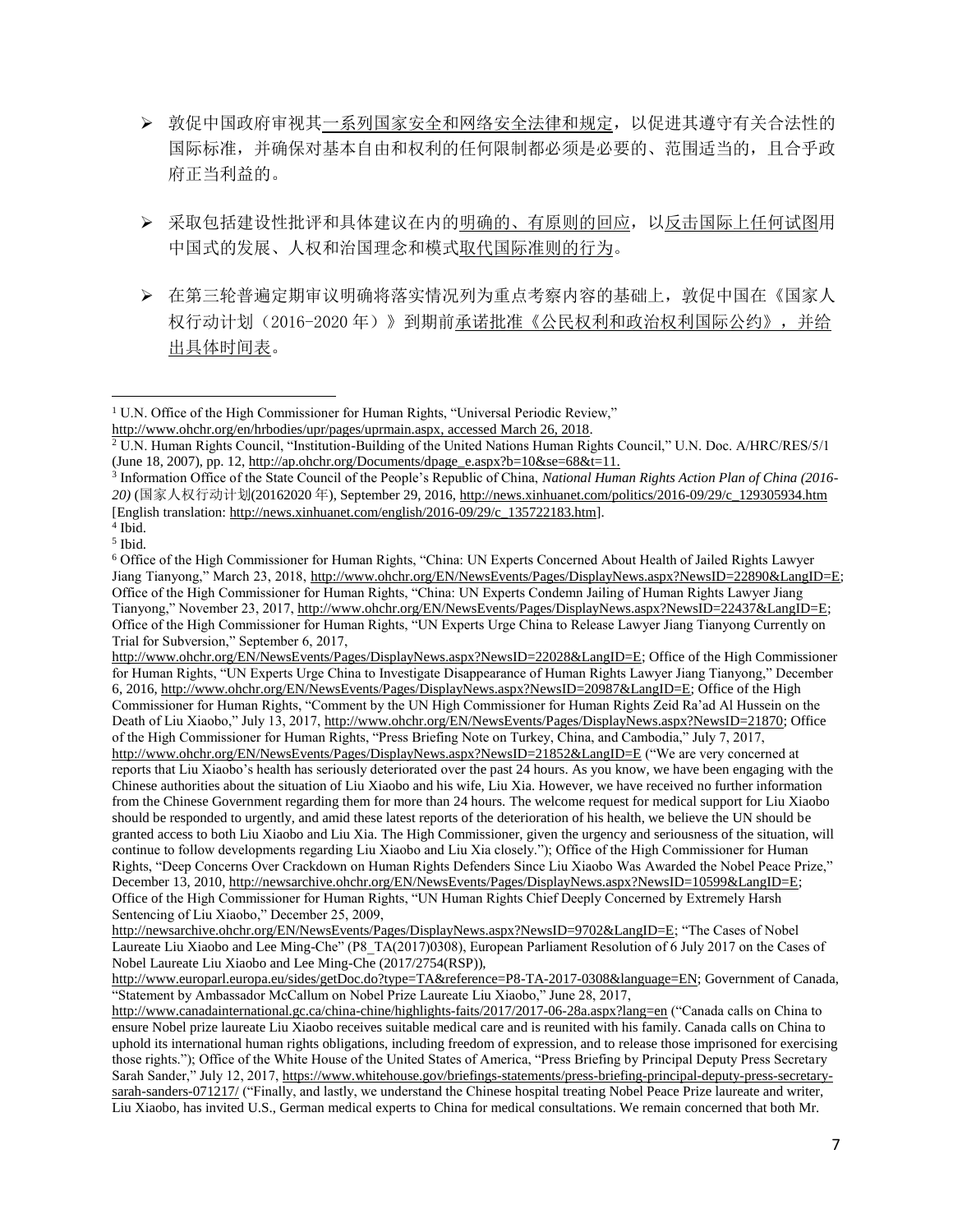Liu and his family are unable to communicate with the outside world and that he is not free to seek the medical treatment of his choosing. We continue to call on the Chinese authorities to grant him full parole and to release his wife from house arrest and provide them the protections and freedoms, such as freedom of movement and access to appropriate medical care consistent with Chinese constitution, legal system, and international commitments."); Neil Connor, "Britain Calls for 'Critical' Chinese Nobel Laureate Liu Xiaobo to Be Allowed to Travel Abroad for Treatment," *Telegraph UK*, July 10, 2017, [https://www.telegraph.co.uk/news/2017/07/10/britain-calls-critical-chinese-nobel-laureate-liu-xiaobo-allowed/.](https://www.telegraph.co.uk/news/2017/07/10/britain-calls-critical-chinese-nobel-laureate-liu-xiaobo-allowed/)

 $\overline{a}$ 

<sup>7</sup> Office of the High Commissioner for Human Rights, "China: UN Experts Concerned About Health of Jailed Rights Lawyer Jiang Tianyong," March 23, 2018[, http://www.ohchr.org/EN/NewsEvents/Pages/DisplayNews.aspx?NewsID=22890&LangID=E;](http://www.ohchr.org/EN/NewsEvents/Pages/DisplayNews.aspx?NewsID=22890&LangID=E) Office of the High Commissioner for Human Rights, "Press Briefing Note on Turkey, China, and Cambodia," July 7, 2017, http://www.ohchr.org/EN/NewsEvents/Pages/DisplayNews.aspx?NewsID=21852&LangID=E ("We are very concerned at reports that Liu Xiaobo's health has seriously deteriorated over the past 24 hours. As you know, we have been engaging with the Chinese authorities about the situation of Liu Xiaobo and his wife, Liu Xia. However, we have received no further information from the Chinese Government regarding them for more than 24 hours. The welcome request for medical support for Liu Xiaobo should be responded to urgently, and amid these latest reports of the deterioration of his health, we believe the UN should be granted access to both Liu Xiaobo and Liu Xia. The High Commissioner, given the urgency and seriousness of the situation, will continue to follow developments regarding Liu Xiaobo and Liu Xia closely.").

<sup>8</sup> Bureau of Democracy, Human Rights, and Labor, *Country Reports on Human Rights Practices for 2016: China (Includes Tibet, Hong Kong, and Macau)*[, https://www.state.gov/documents/organization/265540.pdf;](https://www.state.gov/documents/organization/265540.pdf) 《新疆维吾尔自治区去极端化条例》 Xinjiang Uyghur Autonomous Region Regulation on De-extremification, promulgated by the 28th Meeting of the Standing Committee of the Twelfth People's Congress for the Xinjiang Uyghur Autonomous Region (Mar. 29, 2017), effective Apr. 1, 2017, [English translation by China Law Translate[, http://bit.ly/2pZobUH\]](http://bit.ly/2pZobUH).

<sup>9</sup> See International Service for Human Rights, *Human Rights Defenders and Lawyers in China: A Mid-Term Assessment of Implementation During the UPR Second Cycle, 2016*[, http://www.ishr.ch/news/human-rights-defenders-and-lawyers-china](http://www.ishr.ch/news/human-rights-defenders-and-lawyers-china-assessing-upr-progress)[assessing-upr-progress;](http://www.ishr.ch/news/human-rights-defenders-and-lawyers-china-assessing-upr-progress) Chinese Human Rights Defenders, *Too Risky to Call Ourselves Defenders*, 2015 Chinese Human Rights Defenders Annual Report on the Situation of Human Rights Defenders in China[, https://www.nchrd.org/2016/02/too-risky-to](https://www.nchrd.org/2016/02/too-risky-to-call-ourselves-defenders-chrds-2015-annual-report-on-the-situation-of-human-rights-defenders-in-china/)[call-ourselves-defenders-chrds-2015-annual-report-on-the-situation-of-human-rights-defenders-in-china/;](https://www.nchrd.org/2016/02/too-risky-to-call-ourselves-defenders-chrds-2015-annual-report-on-the-situation-of-human-rights-defenders-in-china/) Leitner Center for International Law and Justice at Fordham Law School at New York City, *Plight and Prospect: The Landscape for Cause*  Lawyers in China, 2015, [http://www.leitnercenter.org/files/Plight%20and%20Prospects\\_FULL%20FOR%20WEB.pdf;](http://www.leitnercenter.org/files/Plight%20and%20Prospects_FULL%20FOR%20WEB.pdf) Amnesty International, "China: End Relentless Repression Against Human Rights Lawyers on First Anniversary of Crackdown," July 7, 2016[, http://www.amnestyusa.org/news/press-releases/china-end-relentless-repression-against-human-rights-lawyers-on-first](http://www.amnestyusa.org/news/press-releases/china-end-relentless-repression-against-human-rights-lawyers-on-first-anniversary-of-crackdown)[anniversary-of-crackdown;](http://www.amnestyusa.org/news/press-releases/china-end-relentless-repression-against-human-rights-lawyers-on-first-anniversary-of-crackdown) International Federation for Human Rights, "China: Massive Crackdown on Human Rights Lawyers Continues," July 16, 2015[, https://www.fidh.org/en/region/asia/china/china-massive-crackdown-of-human-rights-lawyers](https://www.fidh.org/en/region/asia/china/china-massive-crackdown-of-human-rights-lawyers-continues)[continues;](https://www.fidh.org/en/region/asia/china/china-massive-crackdown-of-human-rights-lawyers-continues) Human Rights Watch, "China's Human Rights Crackdown Punishes Families, Too," August 15, 2016, [https://www.hrw.org/news/2016/08/15/chinas-human-rights-crackdown-punishes-families-too.](https://www.hrw.org/news/2016/08/15/chinas-human-rights-crackdown-punishes-families-too) See also, China Human Rights Lawyers Concern Group for extensive reporting on the crackdown,

<http://www.chrlawyers.hk/en/content/%E9%A6%96%E9%A0%81> and Human Rights in China, *Mass Crackdown on Chinese Lawyers and Defenders*, [http://www.hrichina.org/en/mass-crackdown-chinese-lawyers-and-defenders.](http://www.hrichina.org/en/mass-crackdown-chinese-lawyers-and-defenders)

<sup>10</sup> U.N. Office of the High Commissioner for Human Rights, "UN Human Rights Chief Deeply Concerned by China Clampdown on Lawyers and Activists," February 16, 2016,

[http://www.ohchr.org/EN/NewsEvents/Pages/DisplayNews.aspx?NewsID=17050&LangID=E.](http://www.ohchr.org/EN/NewsEvents/Pages/DisplayNews.aspx?NewsID=17050&LangID=E)

<sup>11</sup> U.N. Office of the High Commissioner for Human Rights, "Lawyers Need to Be Protected Not Harassed'—UN Experts Urge China to Halt Detentions," July 16, 2015,

[http://www.ohchr.org/EN/NewsEvents/Pages/DisplayNews.aspx?NewsID=16241&LangID=E.](http://www.ohchr.org/EN/NewsEvents/Pages/DisplayNews.aspx?NewsID=16241&LangID=E)

 $12$  A joint statement by twelve governments issued at the UN Human Rights Council in March 2016 expressed concern "about China's deteriorating human rights record, notably the arrests and ongoing detention of rights activists, civil society leaders, and lawyers" and called for the release of those detained. "Joint Statement—Human Rights Situation in China," March 2015, [https://geneva.usmission.gov/2016/03/10/item-2-joint-statement-human-rights-situation-in-china/.](https://geneva.usmission.gov/2016/03/10/item-2-joint-statement-human-rights-situation-in-china/) See also, Congressional-Executive Commission on China, *Annual Report* (Washington, D.C.: U.S. Government Publishing Office, 2017), [https://www.cecc.gov/media-center/press-releases/cecc-releases-2017-annual-report;](https://www.cecc.gov/media-center/press-releases/cecc-releases-2017-annual-report) and statements made by governments of Canada[: http://www.canadainternational.gc.ca/china-chine/highlights-](http://www.canadainternational.gc.ca/china-chine/highlights-faits/2015/CanadaGravelyConcernedbyDetentionandDisappearanceofLawyersandActivistsinChina.aspx?lang=en)

[faits/2015/CanadaGravelyConcernedbyDetentionandDisappearanceofLawyersandActivistsinChina.aspx?lang=en;](http://www.canadainternational.gc.ca/china-chine/highlights-faits/2015/CanadaGravelyConcernedbyDetentionandDisappearanceofLawyersandActivistsinChina.aspx?lang=en) Australia: [http://dfat.gov.au/news/media-releases/Pages/recent-human-rights-developments-in-china.aspx;](http://dfat.gov.au/news/media-releases/Pages/recent-human-rights-developments-in-china.aspx) Germany: [http://www.auswaertiges-](http://www.auswaertiges-amt.de/EN/Infoservice/Presse/Meldungen/2015/150713_MRHH_Str%C3%A4sser_verurteilt_Verhaftungswelle_China.html)

[amt.de/EN/Infoservice/Presse/Meldungen/2015/150713\\_MRHH\\_Str%C3%A4sser\\_verurteilt\\_Verhaftungswelle\\_China.html;](http://www.auswaertiges-amt.de/EN/Infoservice/Presse/Meldungen/2015/150713_MRHH_Str%C3%A4sser_verurteilt_Verhaftungswelle_China.html) United States: [http://www.state.gov/r/pa/prs/ps/2015/07/244820.htm;](http://www.state.gov/r/pa/prs/ps/2015/07/244820.htm) European Union External Action: [http://collections.internetmemory.org/haeu/content/20160313172652/http://eeas.europa.eu/statements](http://collections.internetmemory.org/haeu/content/20160313172652/http:/eeas.europa.eu/statements-eeas/2015/150715_03_en.htm)[eeas/2015/150715\\_03\\_en.htm.](http://collections.internetmemory.org/haeu/content/20160313172652/http:/eeas.europa.eu/statements-eeas/2015/150715_03_en.htm)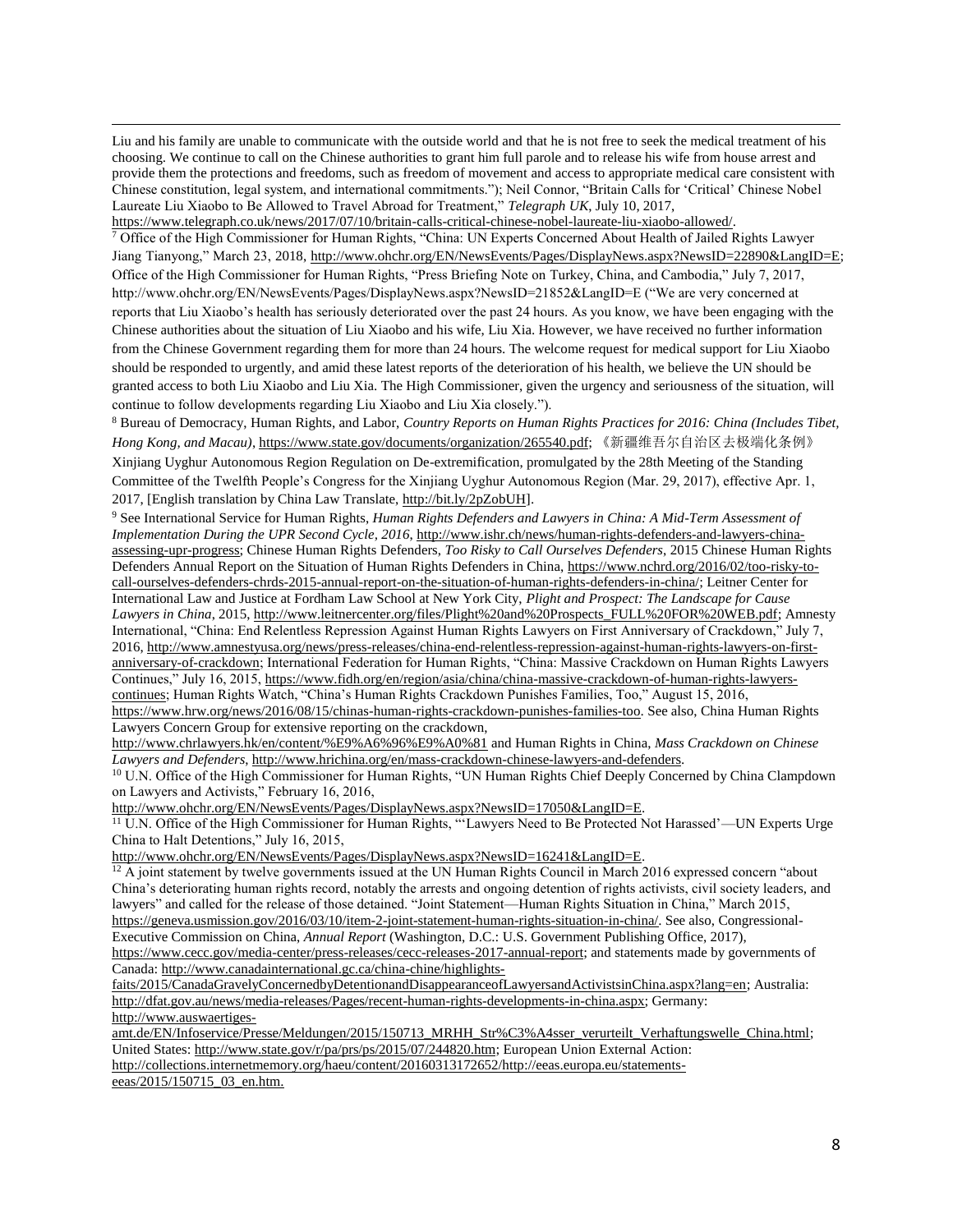<sup>13</sup> Human Rights in China, "The China Challenge to International Human Rights: What's At Stake: A China UPR Mid-Term Assessment," November 2016[, https://www.hrichina.org/sites/default/files/hric\\_upr\\_mid-term\\_assessment\\_11.06.2016.pdf.](https://www.hrichina.org/sites/default/files/hric_upr_mid-term_assessment_11.06.2016.pdf) <sup>14</sup> Ibid.

<sup>15</sup> U.N. Human Rights Council, "Report of the Working Group on the Universal Periodic Review: China," U.N. Doc. A/HRC/25/5/Add.1 (February 27, 2014),

[http://www.ohchr.org/EN/HRBodies/HRC/RegularSessions/Session25/Pages/ListReports.aspx.](http://www.ohchr.org/EN/HRBodies/HRC/RegularSessions/Session25/Pages/ListReports.aspx) <sup>16</sup> See App'x C.

<sup>17</sup> See U.N. Human Rights Council, "Civil Society Space," U.N. Doc. A/HRC/32/L.29 (June 27, 2016), p. 1, 3, [http://ap.ohchr.org/documents/dpage\\_e.aspx?si=A/HRC/32/L.29;](http://ap.ohchr.org/documents/dpage_e.aspx?si=A/HRC/32/L.29) U.N. Human Rights Council, Report of the U.N. High Commissioner for Human Rights, "Practical Recommendations for the Creation and Maintenance of a Safe and Enabling Environment for Civil Society, Based on Good Practices and Lessons Learned," U.N. Doc. A/HRC/32/20 (April 11, 2016), [http://ap.ohchr.org/documents/dpage\\_e.aspx?si=A/HRC/32/20.](http://ap.ohchr.org/documents/dpage_e.aspx?si=A/HRC/32/20)

<sup>18</sup> Human Rights Council Resolution 30/25 recognizes the "important and constructive role played by parliaments, national human rights institutions, civil society and other relevant stakeholders in the universal periodic review mechanism, and . . . their continued and unhindered participation in and contribution to national human rights follow-up systems and processes." U.N. Human Rights Council, "Promoting International Cooperation to Support National Human Rights Follow-Up Systems," U.N. Doc. A/HRC/RES/30/25 (October 12, 2015), p. 2[, http://ap.ohchr.org/documents/dpage\\_e.aspx?si=A/HRC/RES/30/25.](http://ap.ohchr.org/documents/dpage_e.aspx?si=A/HRC/RES/30/25) <sup>19</sup> U.N. General Assembly, "National Report Submitted in Accordance with Paragraph 15(A) of the Annex to Human Rights

Council Resolution 5/1: China," U.N. Doc. A/HRC/WG.6/4/CHN/1 (November 10, 2008),

[http://lib.ohchr.org/HRBodies/UPR/Documents/Session4/CN/A\\_HRC\\_WG6\\_4\\_CHN\\_1\\_E.pdf;](http://lib.ohchr.org/HRBodies/UPR/Documents/Session4/CN/A_HRC_WG6_4_CHN_1_E.pdf) U.N. General Assembly, "National Report Submitted in Accordance with Paragraph 5 of the Annex to Human Rights Council Resolution 16/21," U.N. Doc. A/HRC/WG.6/17/CHN/1 (August 5, 2013)[, https://documents-dds-](https://documents-dds-ny.un.org/doc/UNDOC/GEN/G13/169/58/PDF/G1316958.pdf?OpenElement)

[ny.un.org/doc/UNDOC/GEN/G13/169/58/PDF/G1316958.pdf?OpenElement.](https://documents-dds-ny.un.org/doc/UNDOC/GEN/G13/169/58/PDF/G1316958.pdf?OpenElement)

<sup>20</sup> Cyberspace Administration of China, *Report on China Internet Development 2017 Overview* (December 2017),

[http://www.wuzhenwic.org/download/ReportonChinaInternetDevelopment2017overview.pdf;](http://www.wuzhenwic.org/download/ReportonChinaInternetDevelopment2017overview.pdf) Xi Jinping, "Secure a Decisive Victory in Building a Moderately Prosperous Society in All Respects and Strive for the Great Success of Socialism with Chinese Characteristics for a New Era" (speech, Beijing, China, October 18, 2017), keynote delivered at the 19th National Congress of the Communist Party of China.

<sup>21</sup> Recommendation 186.149, "Facilitate the development, in law and practice, of a safe and enabling environment in which both civil society and human rights defenders can operate free from fear, hindrance and insecurity (Ireland)." U.N. General Assembly, "Report of the Working Group on the Universal Periodic Review: China (Including Hong Kong, China and Macao, China)," U.N. Doc. A/HRC/25/5 (December 4, 2012)[, https://documents-dds-](https://documents-dds-ny.un.org/doc/UNDOC/GEN/G13/188/55/PDF/G1318855.pdf?OpenElement)

[ny.un.org/doc/UNDOC/GEN/G13/188/55/PDF/G1318855.pdf?OpenElement.](https://documents-dds-ny.un.org/doc/UNDOC/GEN/G13/188/55/PDF/G1318855.pdf?OpenElement)

 $22$  Ibid.

 $\overline{a}$ 

<sup>23</sup> U.N. Human Rights Council, Report of the U.N. High Commissioner for Human Rights, "Practical Recommendations for the Creation and Maintenance of a Safe and Enabling Environment for Civil Society, Based on Good Practices and Lessons Learned," U.N. Doc. A/HRC/32/20 (April 11, 2016), [http://ap.ohchr.org/documents/dpage\\_e.aspx?si=A/HRC/32/20.](http://ap.ohchr.org/documents/dpage_e.aspx?si=A/HRC/32/20)

<sup>24</sup> Human Rights in China, "The China Challenge to International Human Rights: What's At Stake: A China UPR Mid-Term Assessment," November 2016[, https://www.hrichina.org/sites/default/files/hric\\_upr\\_mid-term\\_assessment\\_11.06.2016.pdf.](https://www.hrichina.org/sites/default/files/hric_upr_mid-term_assessment_11.06.2016.pdf) <sup>25</sup> Office of the High Commissioner for Human Rights, "End-of-Mission Statement on China, by Professor Philip Alston, United

Nations Special Rapporteur on Extreme Poverty and Human Rights," August 23, 2016,

[http://www.ohchr.org/EN/NewsEvents/Pages/DisplayNews.aspx?NewsID=20402&LangID=E.](http://www.ohchr.org/EN/NewsEvents/Pages/DisplayNews.aspx?NewsID=20402&LangID=E) 

<sup>26</sup> Kristin Shi-Kupfer et al., "Ideas and Ideologies Competing for China's Political Future: How Online Pluralism Challenges Official Orthodoxy," *MERICS* (Oct. 2017).

<sup>27</sup> 《中华人民共和国国家安全法》National Security Law, promulgated by the Standing Committee of the 12th National People's Congress (Jul. 1, 2015), effective Jul. 2, 2015, [English translation by China Law Translate,

[http://www.chinalawtranslate.com/2015nsl/?lang=en\]](http://www.chinalawtranslate.com/2015nsl/?lang=en);《中华人民共和国网络安全法》 Cybersecurity Law of the People's Republic of China, promulgated by the Meeting 24 of the 12th Standing Committee of the People's Republic of China (Nov. 7, 2016), effective June 1, 2017 [English translation by China Law Translate,

[http://www.chinalawtranslate.com/cybersecuritylaw/?lang=en\]](http://www.chinalawtranslate.com/cybersecuritylaw/?lang=en); 《互联网跟帖评论服务管理规定》Provisions on the Management of Internet Post Comments Services, promulgated by the Cyberspace Administration of China (Aug. 25, 2017), effective Oct. 1, 2017 [English translation by China Law Translate[, http://bit.ly/2CGhR6h\]](http://bit.ly/2CGhR6h); 《互联网群组信息服务管理规定》 Internet Group Information Service Management Provisions, promulgated by the Cyberspace Administration of China (Sep. 7, 2017), effective Oct. 8, 2017 [English translation by China Law Translate, [http://bit.ly/2hNFcdS\]](http://bit.ly/2hNFcdS); 《互联网新闻信息服务单位 内容管理从业人员管理办法》Measures for the Administration of Content Management Practitioners in Internet News Information Service Providers, promulgated by the Cyberspace Administration of the People's Republic of China (Oct. 30, 2017),

effective Dec. 1, 2017 [English translation by Law Info China[, http://www.lawinfochina.com/display.aspx?id=27090&lib=law\]](http://www.lawinfochina.com/display.aspx?id=27090&lib=law). <sup>28</sup> Foreign Correspondents' Club of China, *Access Denied: Surveillance, Harassment and Intimidation as Reporting Conditions in China Deteriorate* (2017).